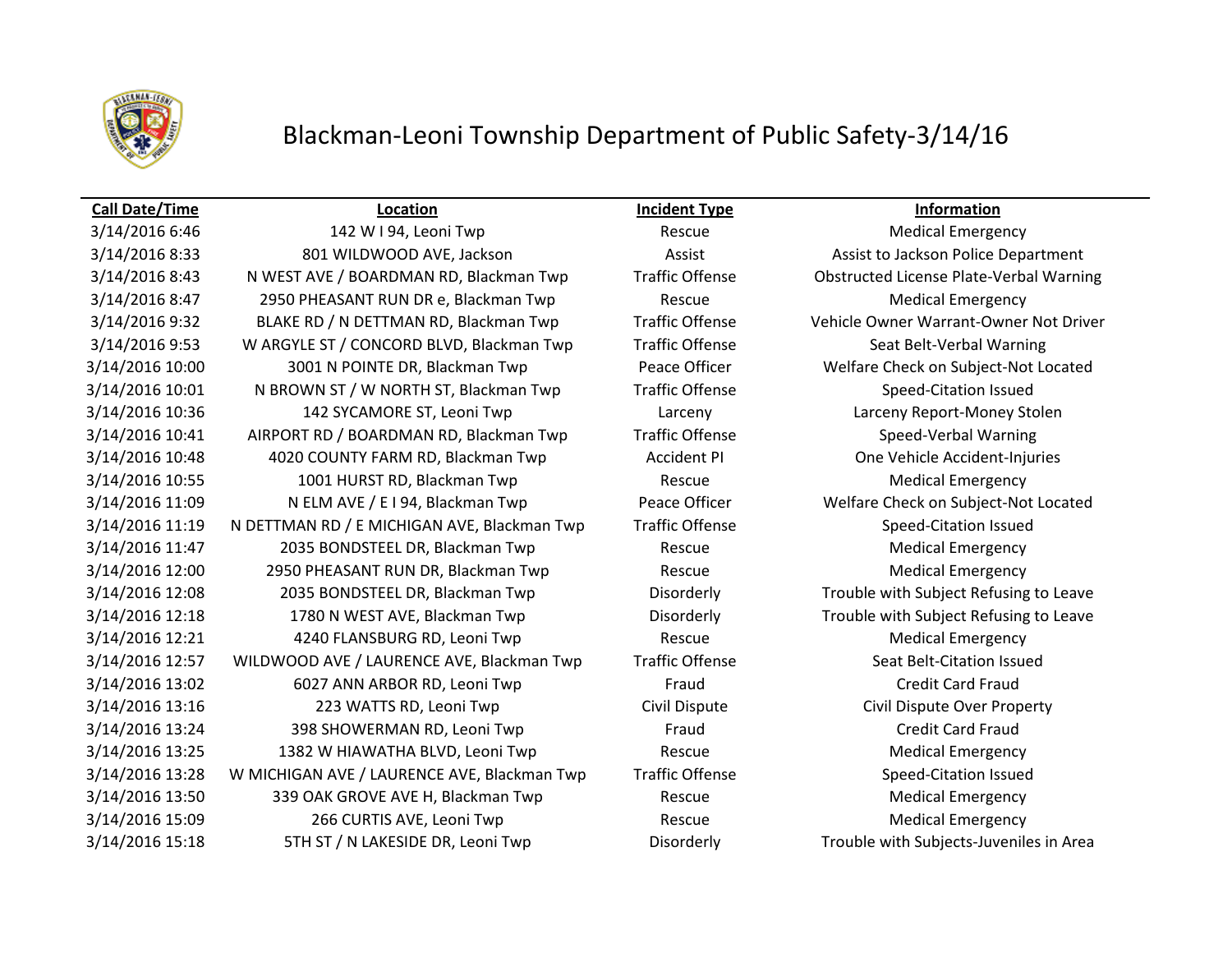

## Blackman-Leoni Township Department of Public Safety-3/14/16

### **Call Date/Time Location Incident Type Information**

3/14/2016 15:31 3112 FOREST VIEW DR, Leoni Twp Warrants Subject Arrested on Outstanding Warrant 3/14/2016 15:57 86 LAFAYETTE RD, Leoni Twp Rescue Rescue Medical Emergency 3/14/2016 16:07 1100 CUNNINGHAM RD, Blackman Twp Animal Complaint Loose Dog Reported-Owner Located 3/14/2016 16:13 1802 TANBARK CIR, Blackman Twp Threats - Person/TX Threats Report 3/14/2016 16:37 **1107 MAYNARD AVE, Blackman Twp** Fraud Fraud Credit Card Fraud 3/14/2016 16:48 226 HENRIETTA ST, Blackman Twp Threats - Person/TX Threats Report 3/14/2016 17:09 6100 ANN ARBOR RD, Leoni Twp Disorderly Trouble with Subject Refusing to Leave 3/14/2016 17:09 5452 RIDGEWOOD VISTA DR, Leoni Twp Threats - Person/TX Threats Report 3/14/2016 18:04 212 LARK DR, Blackman Twp Rescue Rescue Medical Emergency 3/14/2016 18:07 2777 AIRPORT RD, Blackman Twp Larceny Shoplifter-Meijer 3/14/2016 18:16 3749 FLANSBURG RD, Leoni Twp Domestic Domestic Dispute-Verbal Only 3/14/2016 19:00 345 OAK GROVE AVE, Blackman Twp Suspicious Situation Suspicious Vehicle Reported 3/14/2016 19:11 1467 HIAWATHA BLVD, Leoni Twp Suspicious Situation Suspicious Subject-Checked OK 3/14/2016 19:51 3333 E MICHIGAN AVE, Leoni Twp Larceny Shoplifter-Meijer 3/14/2016 20:00 105 GRAND ST, Leoni Twp Assist Assist Assist to Child Protective Services 3/14/2016 20:17 N US 127 / W PARNALL RD, Blackman Twp Motorist Assist Motorist Assist-Vehicle Problems 3/14/2016 21:35 JONES RD / VAN HORN RD, Blackman Twp Traffic Offense Stop Sign-Citation Issued 3/14/2016 21:39 WASHINGTON DR / EDGEWATER DR, Leoni Twp Suspicious Situation Suspicious Vehicle Reported-Checked OK 3/14/2016 22:28 LANSING AVE / MORRILL RD, Blackman Twp Traffic Offense Speed-Verbal Warning 3/14/2016 22:41 COOPER RD / E PARNALL RD, Blackman Twp **Assist Assist Assist Assist to Michigan State Police** 3/14/2016 22:49 2909 ASHTON RIDGE DR 4APT, Blackman Twp Rescue Rescue Medical Emergency 3/14/2016 23:09 N DETTMAN RD / BLAKE RD, Blackman Twp Motorist Assist Motorist Assist-Vehicle Problems 3/14/2016 23:14 N DETTMAN RD / KEY ST, Blackman Twp Traffic Offense Defective Equipment-Verbal Warning 3/15/2016 0:23 1044 WINIFRED ST, Blackman Twp Rescue Medical Emergency 3/15/2016 0:51 BONDSTEEL DR / SPRINGPORT RD, Blackman Twp Traffic Offense Defective Equipment-Verbal Warning

3/14/2016 15:23 4115 LANSING AVE, Blackman Twp Traffic Offense Seat Belt-Verbal Warning 3/14/2016 19:03 N US 127 / W PARNALL RD, Blackman Twp Suspicious Situation Suspicious Subject Reported-Unable to Locate 3/15/2016 0:04 115 ROUND LAKE DR, Leoni Twp Suspicious Situation Suspicious Situation Reported-Checked OK